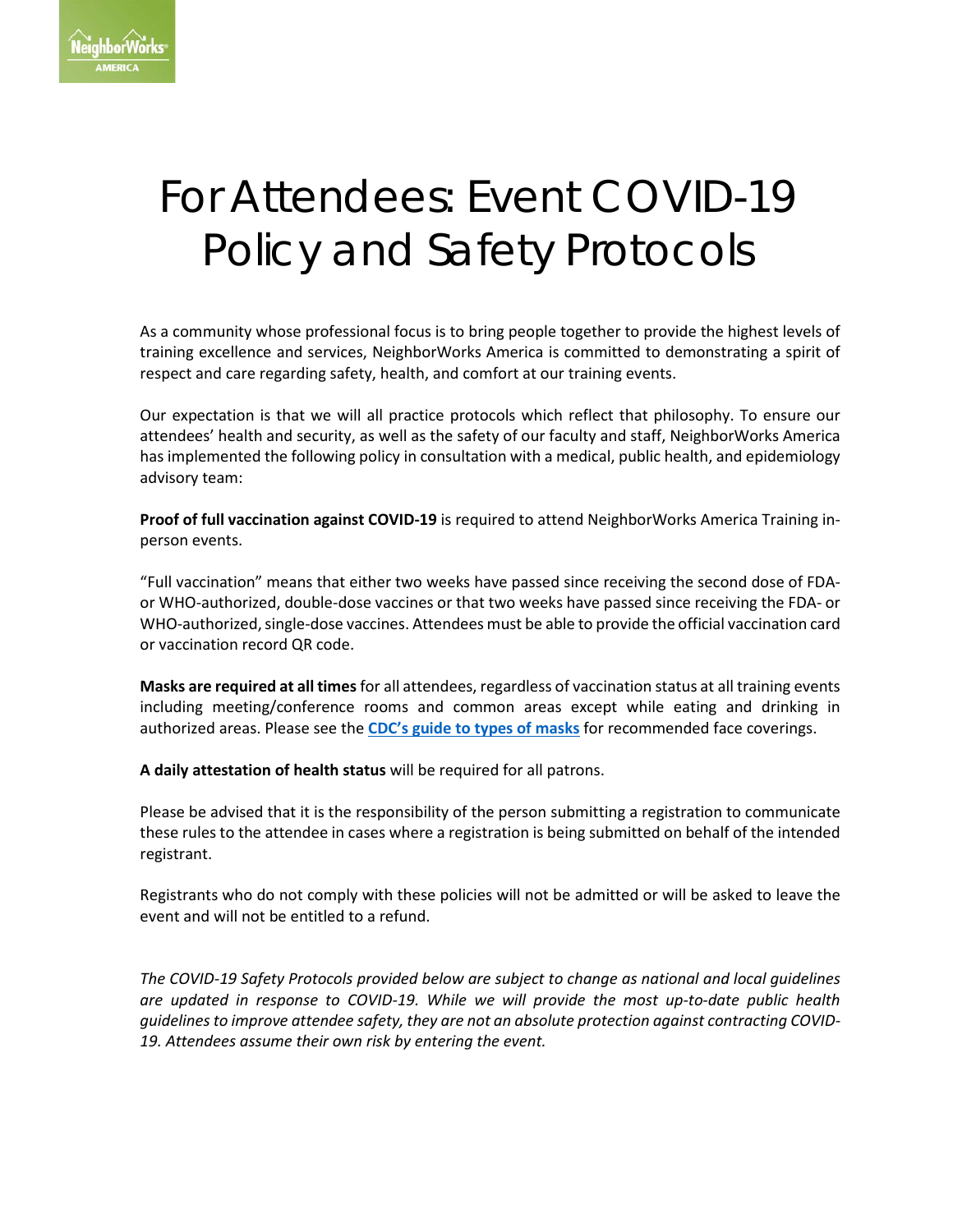

# Prior to Your Event Participation

- Review and adhere to relevant guidance provided by the Centers for Disease Control and Prevention (CDC) **[Travel | CDC](https://www.cdc.gov/coronavirus/2019-ncov/travelers/index.html)**.
- Adhere to government-issued travel restrictions and guidance issued by the regions you will be travelling to and from.
- Evaluate your own health and that of people you are in close contact with. Contact the meeting/event organizers if you have concerns.
- Stay home if you feel sick or are experiencing COVID-19–like symptoms.
- Consider self-testing to confirm you are not positive for COVID-19 prior to travel.

# Flexible Refund Policy and Course Attendance Policy

Attendees who register and then cancel from the event due to illness, or who cannot complete a course and must depart due to illness, will be provided a refund. Course participants are expected to fully complete a course with 100 percent attendance. If an attendee falls ill and is able to switch to a virtual session of a course, we will assist them in doing that. They will be given priority access to future offerings of the course.

# What to Expect When You Attend

As we work together to provide the safest environment possible, at NeighborWorks America training events, you should expect to:

- Follow these COVID-19 event policy and safety protocols and participant requirements that you agreed to upon registering for the event.
- Follow guidance from public health experts for everyday preventive actions to help prevent the spread of respiratory viruses including:
	- o Washing hands often with soap and water for at least 20 seconds, or an alcoholbased sanitizer with at least 60 percent alcohol.
	- o Avoiding touching eyes, nose, and mouth with unwashed hands.
	- o Covering your nose and mouth when coughing or sneezing.
	- Throwing used tissues in the trash.
- Agree to have your temperature taken before entering the meeting/event venue, as required.
- Agree to wear a mask at all training events including meeting/conference rooms and common areas. Masks must have two or more layers, completely cover your mouth and nose, fit snugly against sides of your face without gaps.
- Agree to complete a daily COVID-19 exposure questionnaire.
- Adhere to physical distancing protocols and to guidance from event security. It's important at such an event to respect others' personal space.
- Receive a rapid COVID-19 test at the Health Monitoring Company station if you feel ill or are experiencing COVID-19–like symptoms.
- Agree to self-isolation protocols per CDC guidance and cooperate in contact tracing efforts should you test positive for COVID-19 while at the event.
- Agree to self-quarantine if notified that you have been exposed to COVID-19, per CDC guidance.